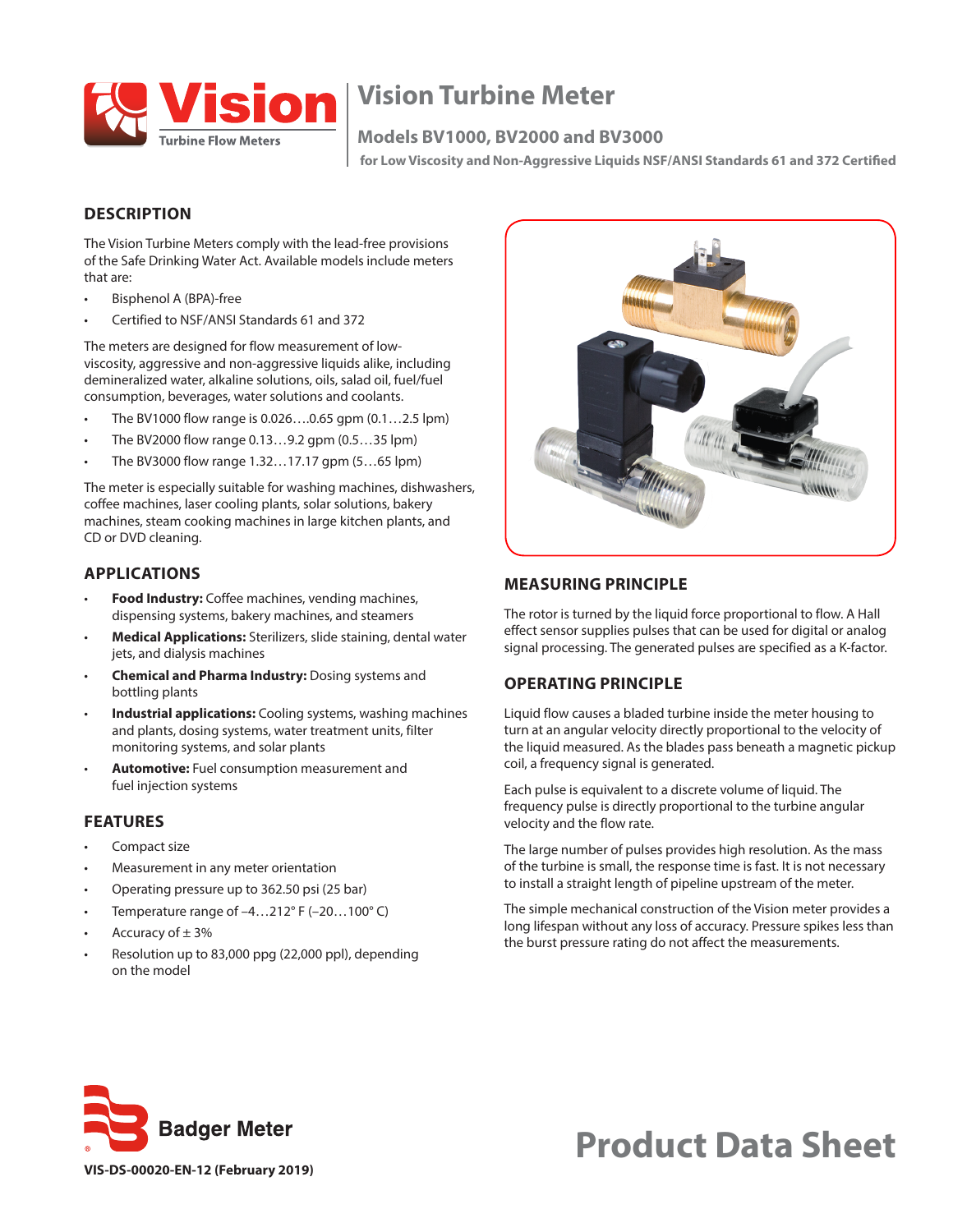#### **SPECIFICATIONS**

|                                    | <b>Model</b>                 | <b>BV1000</b>                                         |                 |                 |                    | <b>BV2000</b>                                 |                                                                                         |           | <b>BV3000</b>         |  |  |
|------------------------------------|------------------------------|-------------------------------------------------------|-----------------|-----------------|--------------------|-----------------------------------------------|-----------------------------------------------------------------------------------------|-----------|-----------------------|--|--|
|                                    |                              | $025*$                                                | 050             | 075             | 100                | 150                                           | 250                                                                                     | 350       | 650                   |  |  |
|                                    |                              | 0.026                                                 | 0.13            | 0.13            | 0.26               | 0.26                                          | 0.26                                                                                    | 0.53      | $1.3217.17$ qpm       |  |  |
|                                    | <b>Flow Range</b>            | $0.65$ gpm                                            | $1.3$ gpm       | $2.0$ gpm       | $2.7$ gpm          | $4.0$ qpm                                     | $6.6$ qpm                                                                               | $9.2$ qpm |                       |  |  |
|                                    |                              | $0.12.5$ lpm                                          | $0.55$ lpm      | $0.57.5$ lpm    | $110$ lpm          | $115$ lpm                                     | $125$ lpm                                                                               | 235 lpm   | $565$ lpm             |  |  |
|                                    | <b>K-factor</b>              | 83,270 ppg                                            | 26100 ppg       | 17800 ppg       | 12500 ppg          | 8300 ppg                                      | 3785 ppg                                                                                | 2840 ppg  | 795 ppg               |  |  |
|                                    |                              | 22,000 ppl*                                           | 6900 ppl        | 4700 ppl        | 3300 ppl           | 2200 ppl                                      | $1000$ ppl                                                                              | 750 ppl   | $210$ ppl             |  |  |
|                                    | DN <sub>mm</sub>             | 5 <sub>mm</sub>                                       | 6 <sub>mm</sub> | 8 <sub>mm</sub> | 6 <sub>mm</sub>    | 8 mm                                          | 8 mm                                                                                    | 8 mm      | 12 mm                 |  |  |
|                                    | <b>Operating Pressure</b>    |                                                       |                 |                 | 360 psi (25 bar)   |                                               |                                                                                         |           |                       |  |  |
|                                    | <b>Burst Pressure</b>        |                                                       |                 |                 | 2900 psi (200 bar) |                                               |                                                                                         |           | $\sim$ 100 bar        |  |  |
|                                    |                              | 1/4 in, NPT                                           |                 |                 |                    | 3/8 in. NPT                                   |                                                                                         |           | 3/4 in. NPT           |  |  |
|                                    | Inlet / Outlet ports         | or G 1/4 in.                                          |                 |                 |                    | or                                            |                                                                                         |           | or                    |  |  |
|                                    |                              | (BSPP)                                                |                 |                 |                    | G 3/8 in. (BSPP)                              |                                                                                         |           | G 3/4 in. (BSPP)      |  |  |
|                                    | <b>Operating Temperature</b> | $-4212^{\circ}$ F ( $-20100^{\circ}$ C)               |                 |                 |                    |                                               |                                                                                         |           |                       |  |  |
|                                    | <b>Accuracy</b>              | $±$ 3% of reading                                     |                 |                 |                    |                                               |                                                                                         |           |                       |  |  |
|                                    | <b>Repeatability</b>         | < 0.50 % under the same operating conditions          |                 |                 |                    |                                               |                                                                                         |           |                       |  |  |
|                                    | <b>Viscosity</b>             |                                                       |                 |                 |                    | up to 16 cSt                                  |                                                                                         |           |                       |  |  |
|                                    |                              | Round cable 3 x AWG 24 with free cable ends           |                 |                 |                    |                                               |                                                                                         |           |                       |  |  |
|                                    | <b>Electrical Connection</b> | or<br>*3-pin (2.8 × 0.5) mini DIN connector, EN 60529 |                 |                 |                    |                                               |                                                                                         |           |                       |  |  |
|                                    |                              | * Mating connector is included.                       |                 |                 |                    |                                               |                                                                                         |           |                       |  |  |
|                                    | <b>Filter</b>                | 2040 microns recommended                              |                 |                 |                    |                                               |                                                                                         |           |                       |  |  |
|                                    | <b>Input Power</b>           |                                                       |                 |                 |                    | 524V DC                                       |                                                                                         |           |                       |  |  |
|                                    | <b>Power Consumption</b>     |                                                       |                 |                 |                    | $\sim$ 8 mA                                   |                                                                                         |           |                       |  |  |
|                                    | Output (Hz)                  |                                                       |                 |                 |                    | NPN sinking open collector                    |                                                                                         |           |                       |  |  |
|                                    | <b>Output Current</b>        |                                                       |                 |                 |                    |                                               | Max. 20 mA (Pull-up resistor required. See wiring diagram in User Manual.)              |           |                       |  |  |
|                                    |                              |                                                       |                 |                 |                    | PA12 Trogamid (NSF/ANSI 61 and 372 certified) |                                                                                         |           |                       |  |  |
| <b>Housing</b>                     |                              |                                                       |                 |                 |                    |                                               | Brass CuZn38AI-C (complies with lead-free provisions of the Safe Drinking Water Act)    |           |                       |  |  |
| <b>Materials</b><br><b>Turbine</b> |                              |                                                       |                 |                 |                    | PA12 Ferrite                                  |                                                                                         |           |                       |  |  |
|                                    | <b>Bearings</b>              |                                                       |                 |                 |                    | Graphite/PTFE                                 |                                                                                         |           |                       |  |  |
|                                    | Weight                       | $\sim$ 0.35 oz<br>(10q)                               |                 |                 |                    | $\sim$ 0.53 oz (15 g)                         |                                                                                         |           | $\sim$ 1.23 oz (35 g) |  |  |
|                                    | <b>Approvals</b>             |                                                       |                 |                 |                    |                                               | KTW and W270 approval for drinking water. FDA approved materials. Meets 21 CFR 175.300. |           |                       |  |  |

\* The previous generation of Model 025 had a K-factor of 18,500 ppl.

#### **Pressure Drop Chart**

|                              |      | <b>Type</b>    |                          |                                 |                          |                                |                                 |                   |       |                          | <b>Part Number</b>       |                          |                          |                               |                          |                   |                                |      |
|------------------------------|------|----------------|--------------------------|---------------------------------|--------------------------|--------------------------------|---------------------------------|-------------------|-------|--------------------------|--------------------------|--------------------------|--------------------------|-------------------------------|--------------------------|-------------------|--------------------------------|------|
|                              | gpm  | <b>Ipm</b>     |                          | 025                             | 050                      | 075                            |                                 |                   |       | 100                      |                          | 150                      | 250                      |                               | 350                      |                   |                                | 650  |
|                              | —    |                | psi                      | bar                             | psi                      | bar                            | psi                             | bar               | psi   | bar                      | psi                      | bar                      | psi                      | bar                           | psi                      | bar               | psi                            | bar  |
|                              | 0.13 | 0.5            | 0.29                     | 0.02                            | $\overline{\phantom{0}}$ | $\overline{\phantom{0}}$       |                                 | —                 | —     | —                        | $\overline{\phantom{0}}$ | —                        | $\overline{\phantom{0}}$ | $\overbrace{\phantom{12333}}$ |                          |                   | $\overbrace{\phantom{123321}}$ | —    |
|                              | 0.26 | 1              | 0.73                     | 0.05                            | < 0                      | < 0                            | < 0                             | < 0               | < 0   | < 0                      | < 0                      | < 0                      | < 0                      | < 0                           | < 0                      | < 0               | $\overbrace{\phantom{123321}}$ |      |
|                              | 0.40 | 1.5            | 2.18                     | 0.15                            | $\overline{\phantom{0}}$ | $\overbrace{\phantom{123321}}$ | $\overbrace{\phantom{12332}}$   | —                 |       | $\overline{\phantom{0}}$ |                          | $\overline{\phantom{0}}$ | $\overline{\phantom{0}}$ | $\hspace{0.05cm}$             | $\hspace{0.05cm}$        |                   | —                              |      |
|                              | 0.53 | $\overline{2}$ | $3.63*$                  | $0.25*$                         | <0                       | < 0                            | 0.87                            | 0.06              | <0    | < 0                      | 0.73                     | 0.05                     | <0                       | <0                            | <0                       | <0                | $\hspace{0.05cm}$              | —    |
|                              | 1.32 | 5              | $\overline{\phantom{0}}$ |                                 | 1.74                     | 0.12                           | 2.90                            | 0.20              | 0.73  | 0.05                     | 2.90                     | 0.20                     | 0.73                     | 0.05                          | 0.73                     | 0.05              | 0.00                           | 0.00 |
|                              | 2.64 | 10             | —                        |                                 | 5.80                     | 0.40                           | 10.15                           | 0.70              | 2.90  | 0.20                     | 5.80                     | 0.40                     | 2.47                     | 0.17                          | 2.18                     | 0.15              | 0.14                           | 0.01 |
| <b>Pressure</b>              | 3.96 | 15             | $\overline{\phantom{0}}$ | $\hspace{0.1mm}-\hspace{0.1mm}$ | 13.05                    | 0.90                           | $\hspace{0.1mm}-\hspace{0.1mm}$ | $\hspace{0.05cm}$ | 5.80  | 0.40                     |                          |                          | 3.92                     | 0.27                          | 3.63                     | 0.25              | 0.29                           | 0.02 |
| Drop $\Delta p$              | 5.28 | 20             |                          |                                 | 18.85                    | 1.30                           | $\hspace{0.05cm}$               |                   | 10.15 | 0.70                     | $\overline{\phantom{0}}$ | $\overline{\phantom{0}}$ | 6.96                     | 0.48                          | 6.53                     | 0.45              | 0.72                           | 0.05 |
| with Water<br><b>Flow at</b> | 6.60 | 25             | —                        |                                 |                          |                                | –                               | –                 | –     | $\overline{\phantom{0}}$ |                          |                          | 9.43                     | 0.65                          | 8.70                     | 0.60              | 1.02                           | 0.07 |
| 68°F                         | 7.93 | 30             | $\overline{\phantom{0}}$ |                                 | —                        | $\overbrace{\phantom{123321}}$ |                                 |                   |       | —                        | —                        | —                        | $\overline{\phantom{0}}$ | $\overbrace{\phantom{12333}}$ | 13.34                    | 0.92              | 1.59                           | 0.11 |
| $(20^{\circ} C)$             |      | 35             |                          | –                               | –                        |                                | –                               | –                 | –     | —                        | —                        | $\overline{\phantom{0}}$ | —                        | $\hspace{0.05cm}$             | $\hspace{0.05cm}$        | $\hspace{0.05cm}$ | 2.03                           | 0.14 |
|                              |      | 40             | –                        |                                 | --                       |                                | –                               | –                 | —     | --                       | —                        |                          | —                        | —                             | $\overline{\phantom{0}}$ | —                 | 2.61                           | 0.18 |
|                              |      | 45             | —                        |                                 |                          |                                | $\sim$                          |                   | —     | —                        |                          | —                        |                          |                               |                          |                   | 3.34                           | 0.23 |
|                              |      | 50             | —                        |                                 | —                        |                                | —                               | —                 | —     | —                        | —                        | $\overline{\phantom{0}}$ | —                        |                               | $\hspace{0.05cm}$        | $\hspace{0.05cm}$ | 4.06                           | 0.28 |
|                              |      | 55             | —                        | –                               | –                        | —                              | –                               | –                 | –     | —                        | —                        | —                        | —                        | $\hspace{0.05cm}$             | —                        |                   | 4.93                           | 0.34 |
|                              |      | 60             | —                        |                                 |                          |                                |                                 | –                 |       |                          |                          | —                        | –                        |                               |                          |                   | 5.80                           | 0.40 |
|                              |      | 65             |                          |                                 | _                        | —                              |                                 |                   |       | _                        |                          | —                        | —                        | —                             |                          | —                 | 6.82                           | 0.47 |

\*Value applies to 0.66 gpm (2.50 lpm)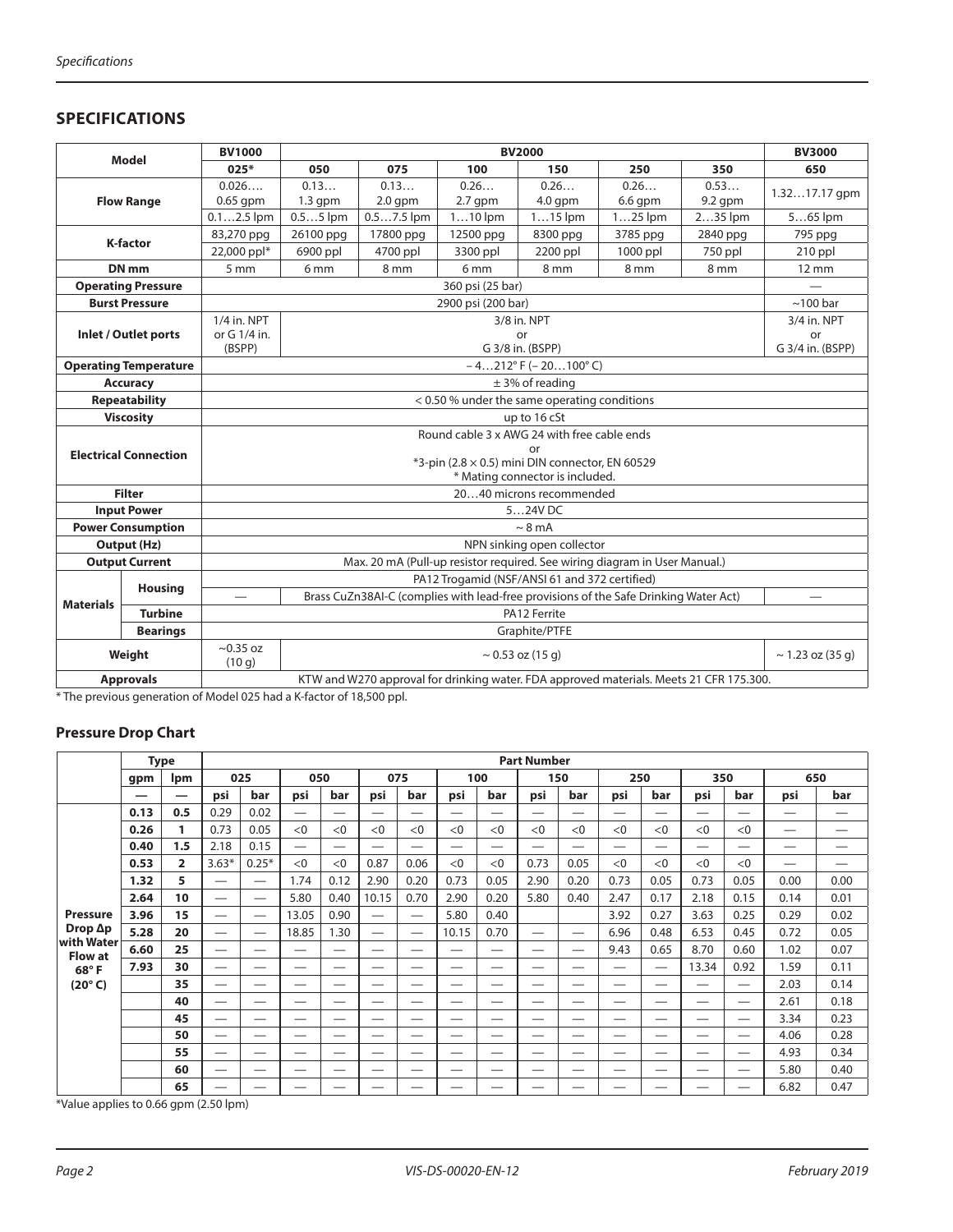#### **PHYSICAL DIMENSIONS**

### **BV1000 (G 1/4 in. or 1/4 in. NPT)**





| 11in.<br>v.   | $\hat{ }$ ?7 in. | 0.79 in.          | 1.06 in.                 | 0.43 in. | 1.77 in.          | 0.43 in. | $\sqrt{3}$ 1/4 in. or | $0.67$ in.      | 1.93 in.     |
|---------------|------------------|-------------------|--------------------------|----------|-------------------|----------|-----------------------|-----------------|--------------|
| $(2.8$ mm $)$ | mm)              | $(20 \text{ mm})$ | $\sim$ $-$<br>' mm)<br>◟ | mm)      | $(45 \text{ mm})$ | mm       | $1/4$ in. NPT         | $\sim$<br>' mm, | $(49$ mm $)$ |

#### **BV2000 (G 3/8 in. or 3/8 in. NPT)**





| in.(mm)   | in. (mm) | $in.$ $(mm)$ | ш<br>$in.$ (mm) | in. (mm) | in. (mm)      | in.(mm)    | $in.$ $(mm)$ | in. (mm)  | in. (mm)                                         | $\mathsf{in}.(\mathsf{mm})$ | M<br>$in.$ (mm) |
|-----------|----------|--------------|-----------------|----------|---------------|------------|--------------|-----------|--------------------------------------------------|-----------------------------|-----------------|
| 0.11(2.8) | 0.27(7)  | 0.98(25)     | .26(32)         | 2.17(55) | 0.11<br>(2.8) | 0.56(14.2) | 0.68(16.7)   | 0.10(2.6) | O-Ring<br>$0.55 \times 0.07$<br>$(14\times1.78)$ | 0.67(17)                    | 2.13(54)        |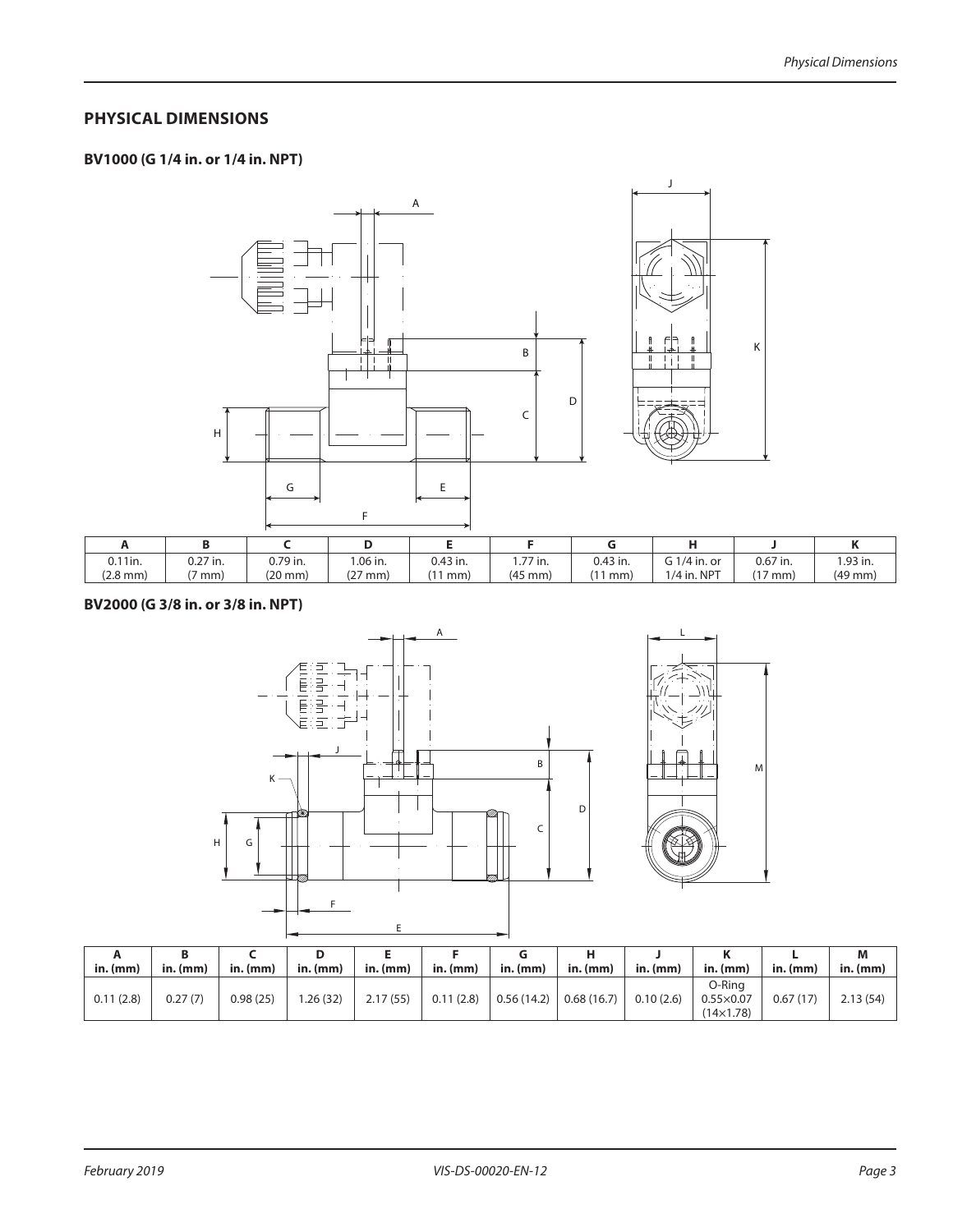

#### **BV2000 G 3/8 in. or 3/8 in. NPT with Round Cable 3 x AWG 24 and Free Cable Ends**

| $1.18$ in. | .06 in. | 0.47 in. | 2.17 in. | 0.47 in.          | G 3/8 in. or | 0.79 in. |
|------------|---------|----------|----------|-------------------|--------------|----------|
| (30 mm)    | mm)     | 12 mm)   | (55 mm)  | $(12 \text{ mm})$ | 3/8 in. NPT  | (20 mm)  |

#### **BV3000 G 3/4 in. or 3/4 in. NPT with Round Cable 3 x AWG 24 and Free Cable Ends**



| $0.11$ in.         | $0.27$ in. | .3 in.       | 57 in.            | $0.67$ in.      | 2.95 in.      | 0.67 in.       | G 3/4 in. or | 0.67 in. | 2.44 in.          |
|--------------------|------------|--------------|-------------------|-----------------|---------------|----------------|--------------|----------|-------------------|
| $(2.8 \text{ mm})$ | mm)        | $(33$ mm $)$ | $(40 \text{ mm})$ | $\sim$<br>' mm) | 175<br>75 mm) | $1 -$<br>' mm) | 3/4 in. NPT  | ' mm.    | $(62 \text{ mm})$ |

F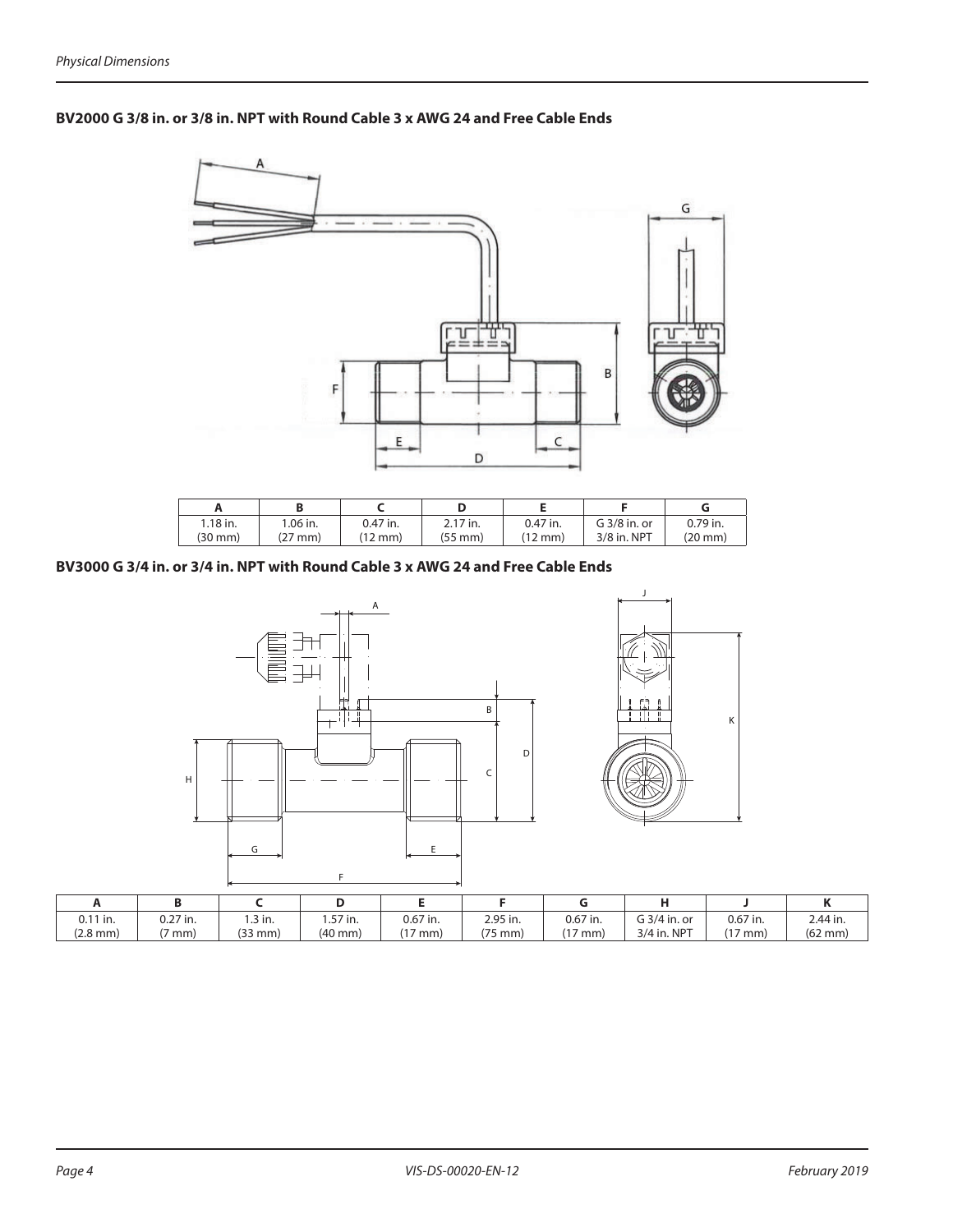#### **PART NUMBERING CONSTRUCTION**

| <b>Vision Meter BV1000</b>                     | <b>BV1000</b> | TR        | N | $\sim$ | 025     | A |
|------------------------------------------------|---------------|-----------|---|--------|---------|---|
|                                                |               |           |   |        |         |   |
| <b>MODEL</b>                                   |               |           |   |        |         |   |
| BV1000                                         | <b>BV1000</b> |           |   |        |         |   |
| <b>MATERIAL</b>                                |               |           |   |        |         |   |
| Trogamid                                       |               | <b>TR</b> |   |        |         |   |
| <b>END CONNECTION</b>                          |               |           |   |        |         |   |
| $1/4"$ NPT                                     |               |           | N |        |         |   |
| $1/4"$ G                                       |               |           | G |        |         |   |
| <b>FLOW RANGE</b>                              |               |           |   |        |         |   |
| $0.0260.65$ gpm $(0.12.5$ lpm)                 |               |           |   |        | $025 *$ |   |
| <b>ELECTRICAL CONNECTION</b>                   |               |           |   |        |         |   |
| 3 Pin (2.8 x 0.5) Mini DIN Connector, EN 60529 |               |           |   |        |         | A |
| Cable (3 x AWG24) w/ Free Ends, 1 meter long   |               |           |   |        |         | B |

\* The previous generation of Model 025 had a K-factor of 18,500 ppl.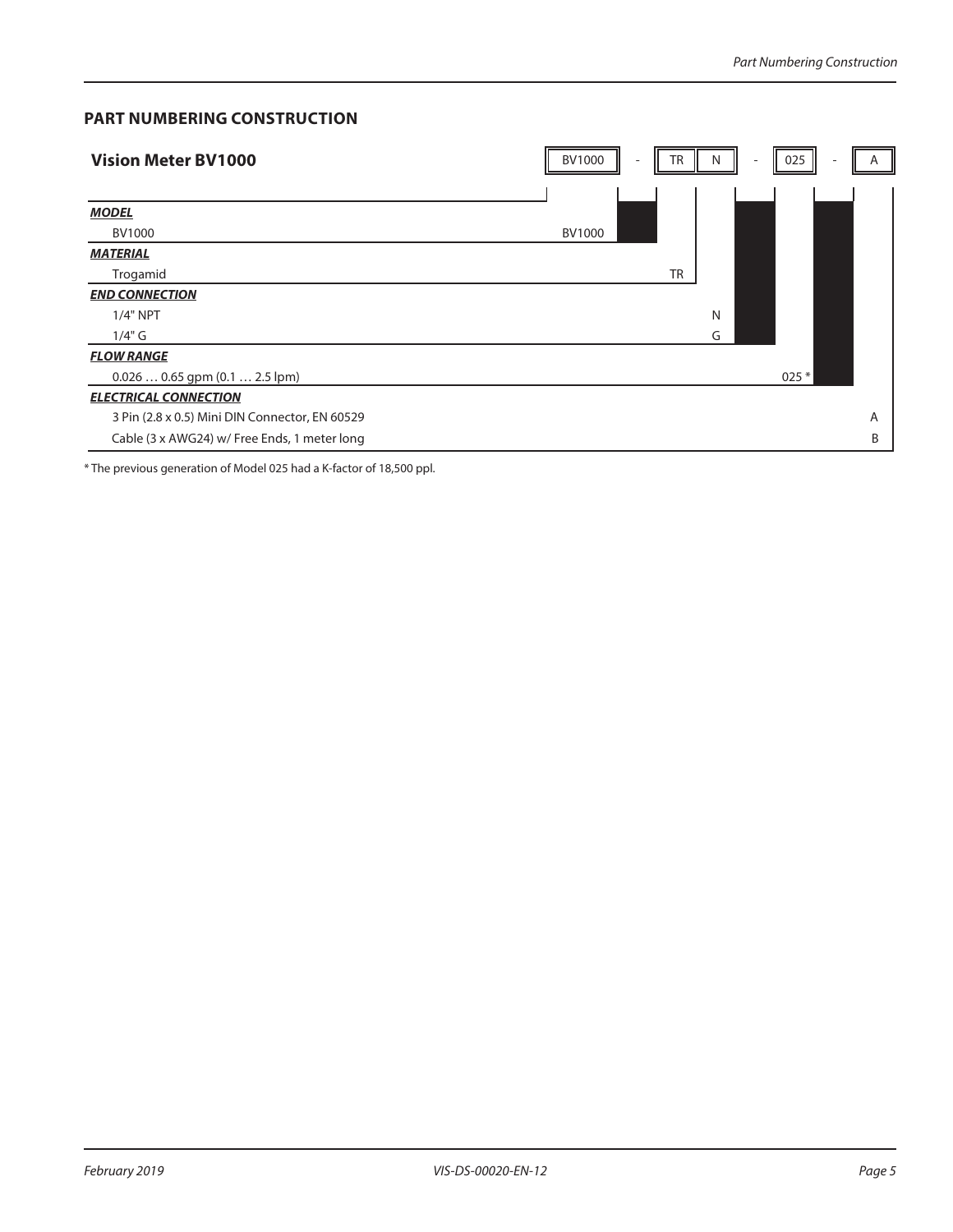| <b>Vision Meter BV2000</b>                     | BV2000<br>TR<br>N<br>050<br>Α        |
|------------------------------------------------|--------------------------------------|
| <b>MODEL</b>                                   |                                      |
| BV2000                                         | BV2000                               |
| <b>MATERIAL</b>                                |                                      |
| Trogamid                                       | <b>TR</b>                            |
| <b>END CONNECTION</b>                          |                                      |
| 3/8" NPT                                       | N                                    |
| $3/8"$ G                                       | G                                    |
| <b>FLOW RANGE</b>                              |                                      |
| $0.131.3$ gpm $(0.55$ lpm)                     | 050                                  |
| 0.13  2.0 gpm (0.5  7.5 lpm)                   | 075                                  |
| $0.26$ 2.7 gpm $(110$ lpm)                     | 100                                  |
| 0.26  4.0 gpm (1  15 lpm)                      | 150                                  |
| $0.266.6$ gpm $(125$ lpm)                      | 250                                  |
| 0.53  9.2 gpm (2  35 lpm)                      | 350                                  |
| <b>ELECTRICAL CONNECTION</b>                   |                                      |
| 3 Pin (2.8 x 0.5) Mini DIN Connector, EN 60529 | Α                                    |
| Cable (3 x AWG24) w/ Free Ends, 1 meter long   | B                                    |
|                                                |                                      |
| <b>Vision Meter BV2000 BRASS</b>               | BV2000<br><b>BR</b><br>N<br>080<br>A |
|                                                |                                      |
| <b>MODEL</b>                                   |                                      |
| <b>BV2000</b>                                  | BV2000                               |
| <b>MATERIAL</b>                                |                                      |
| <b>Brass</b>                                   | <b>BR</b>                            |
| <b>END CONNECTION</b>                          |                                      |
| 3/8" NPT                                       | N                                    |
| $3/8"$ G                                       | G                                    |
| <b>FLOW RANGE</b>                              |                                      |
| $0.5$ 2.11 gpm $(28$ lpm)                      | 080                                  |
| $0.8$ 6.6 gpm $(3$ 25 lpm)                     | 250                                  |
| <b>ELECTRICAL CONNECTION</b>                   |                                      |
| 3 Pin (2.8 x 0.5) Mini DIN Connector, EN 60529 | Α                                    |
| Cable (3 x AWG24) w/ Free Ends, 1 meter long   | B                                    |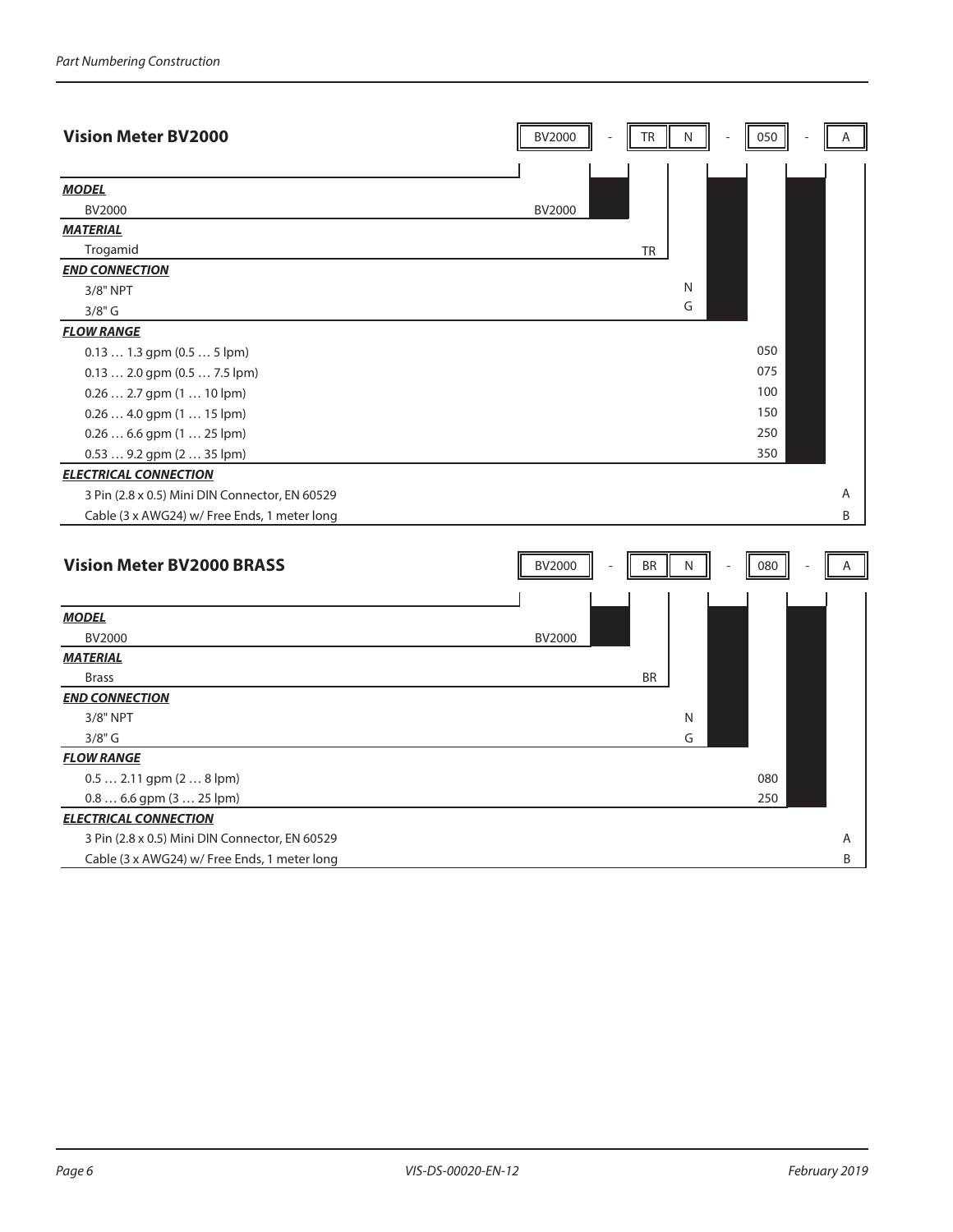